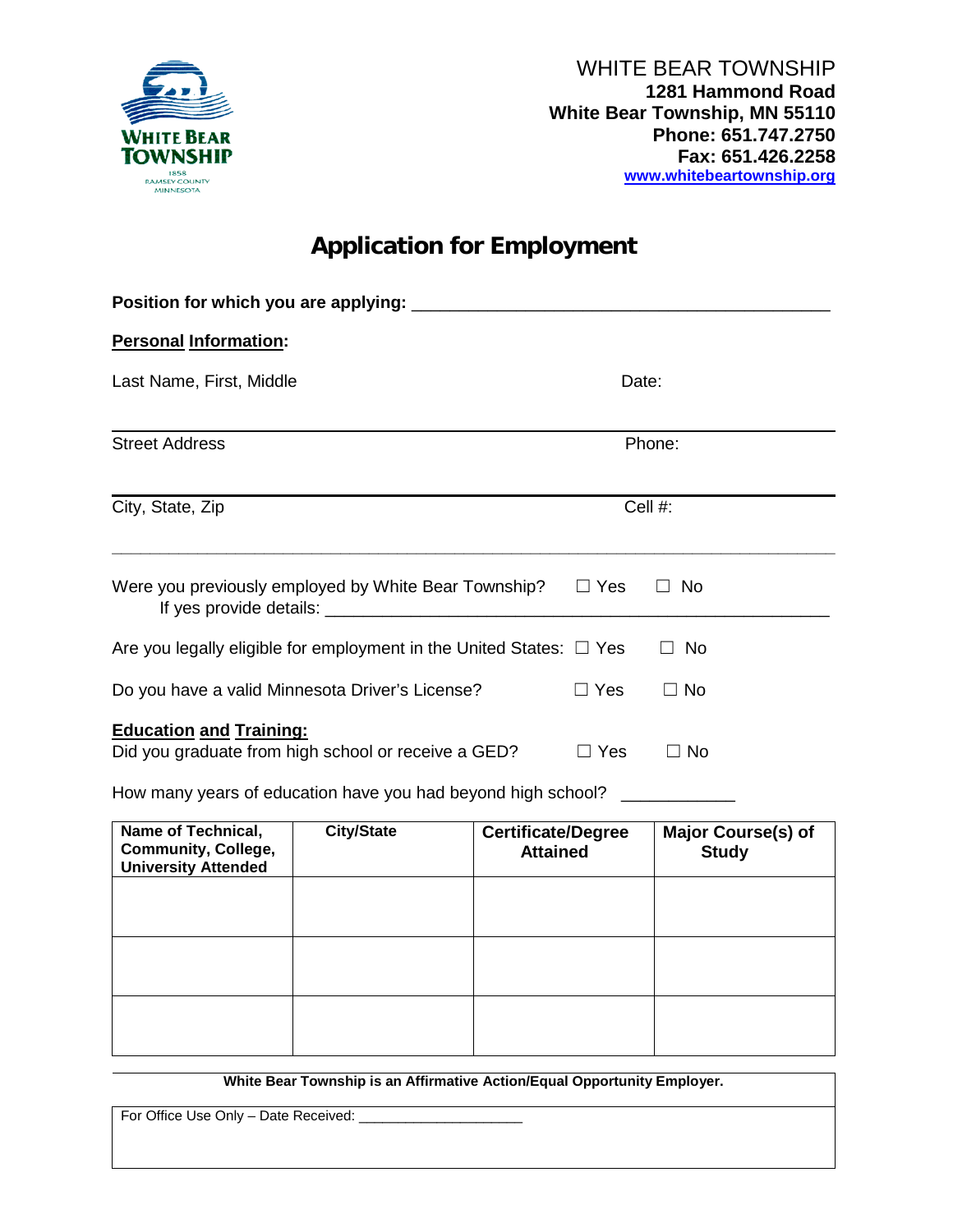| <b>Employment &amp; Business Experience</b> (List more recent job first, attach additional sheets if necessary.) |                                     |                       |  |  |  |
|------------------------------------------------------------------------------------------------------------------|-------------------------------------|-----------------------|--|--|--|
| <b>Company Name</b>                                                                                              | Phone (including area code)         |                       |  |  |  |
| Address                                                                                                          | <b>Employment Dates (Start-End)</b> |                       |  |  |  |
| Name of Supervisor                                                                                               | <b>Weekly Pay</b>                   | <b>Hours Per Week</b> |  |  |  |
| Your Job Title                                                                                                   | Reason for Living                   |                       |  |  |  |
| Your Job Responsibilities/Duties:                                                                                |                                     |                       |  |  |  |
| May we contact this employer? Yes $\Box$ No $\Box$                                                               |                                     |                       |  |  |  |

| <b>Company Name</b>                                | Phone (including area code)         |                |  |  |  |
|----------------------------------------------------|-------------------------------------|----------------|--|--|--|
| Address                                            | <b>Employment Dates (Start-End)</b> |                |  |  |  |
| Name of Supervisor                                 | <b>Weekly Pay</b>                   | Hours Per Week |  |  |  |
| Your Job Title                                     | Reason for Living                   |                |  |  |  |
| Your Job Responsibilities/Duties:                  |                                     |                |  |  |  |
| May we contact this employer? Yes $\Box$ No $\Box$ |                                     |                |  |  |  |

| <b>Company Name</b>                   | Phone (including area code)         |                       |  |  |
|---------------------------------------|-------------------------------------|-----------------------|--|--|
|                                       |                                     |                       |  |  |
| Address                               | <b>Employment Dates (Start-End)</b> |                       |  |  |
|                                       |                                     |                       |  |  |
| Name of Supervisor                    | <b>Weekly Pay</b>                   | <b>Hours Per Week</b> |  |  |
|                                       |                                     |                       |  |  |
| Your Job Title                        | Reason for Living                   |                       |  |  |
| Your Job Responsibilities/Duties:     |                                     |                       |  |  |
|                                       |                                     |                       |  |  |
|                                       |                                     |                       |  |  |
| $M_2$ we contact this employer? $V_2$ | $N_{\Omega}$                        |                       |  |  |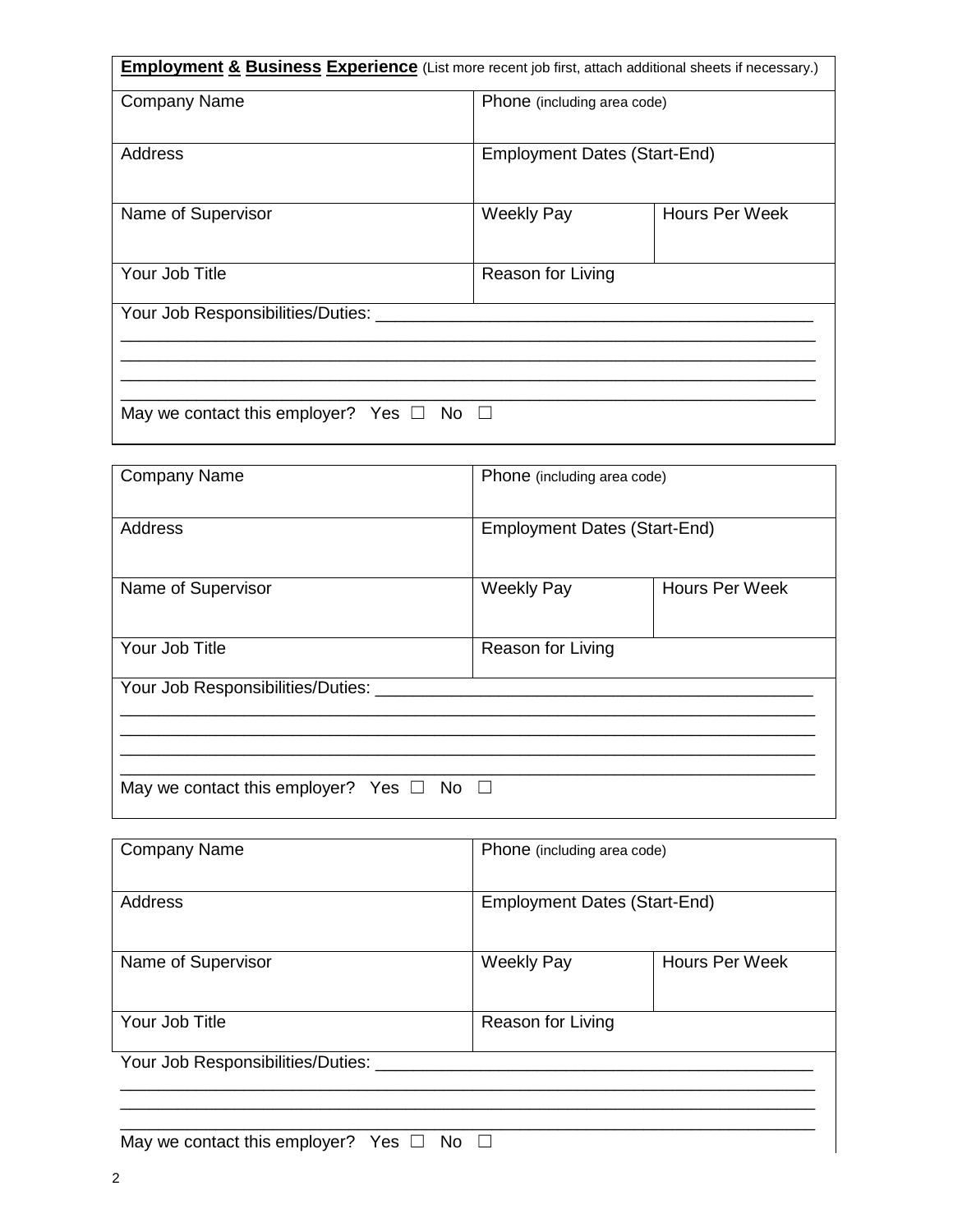|  | Special Skills & Training: (Include any special skills or training that you feel more fully explains your |  |  |  |  |  |  |  |
|--|-----------------------------------------------------------------------------------------------------------|--|--|--|--|--|--|--|
|  | qualifications for employment, i.e. License, Certifications, machine operations, etc.)                    |  |  |  |  |  |  |  |

**Additional Information:** (List additional information that you feel may be important for us to know in evaluating your application, i.e. professional memberships, relevant community activities or volunteer work, skills or specific accomplishments.)

| <u> 1989 - Johann Barn, mars et al. (b. 1989)</u> |  |  |
|---------------------------------------------------|--|--|
|                                                   |  |  |
|                                                   |  |  |
|                                                   |  |  |

**References:** (Please list 3 people who are not relatives, whom can be contacted regarding your qualifications, work habits and/or character.)

| Name | Address | Phone<br>code) | (including | area | How/Length of time you've<br>known them |
|------|---------|----------------|------------|------|-----------------------------------------|
|      |         |                |            |      |                                         |
|      |         |                |            |      |                                         |
|      |         |                |            |      |                                         |

## **As an applicant you agree to and understand the following:**

White Bear Township is an Equal Opportunity Employer. Discrimination because of race, sex, color, religion, national origin, physical or mental disabilities, or status as a disabled Veteran or Veteran of the Vietnam area is prohibited. The Age Discrimination in Employment Act prohibits discrimination on the basis of age with respect to individuals who are at least 40, but less than 70 years of age. If you believe you have been discriminated against, you may notify the appropriate federal or state agencies.

You understand that your employment at White Bear Township will be conditioned on your qualifications as a U.S. Citizen or as an alien authorized to work in the United States. You will be required to provide proof of your qualification on or after the commencement of your employment with the Township under the Immigration Reform and Control Act of 1986. Your failure to provide the necessary documentation or other proof may be sufficient to disqualify you for employment and could result in your immediate discharge.

White Bear Township may conduct investigations, including verification of prior employment history and education. By signing this application, you authorize the Township to make these investigations and indicate your awareness that false statements or failure to disclose information may be sufficient to disqualify you for employment or, if employed, may result in your dismissal.

## **Signature of Applicant: Contract Applicant: Contract Applicant: Contract Applicant: Contract Applicant: Contract Applicant: Contract Applicant: Contract Applicant: Contract Applicant: Contract Applicant:**